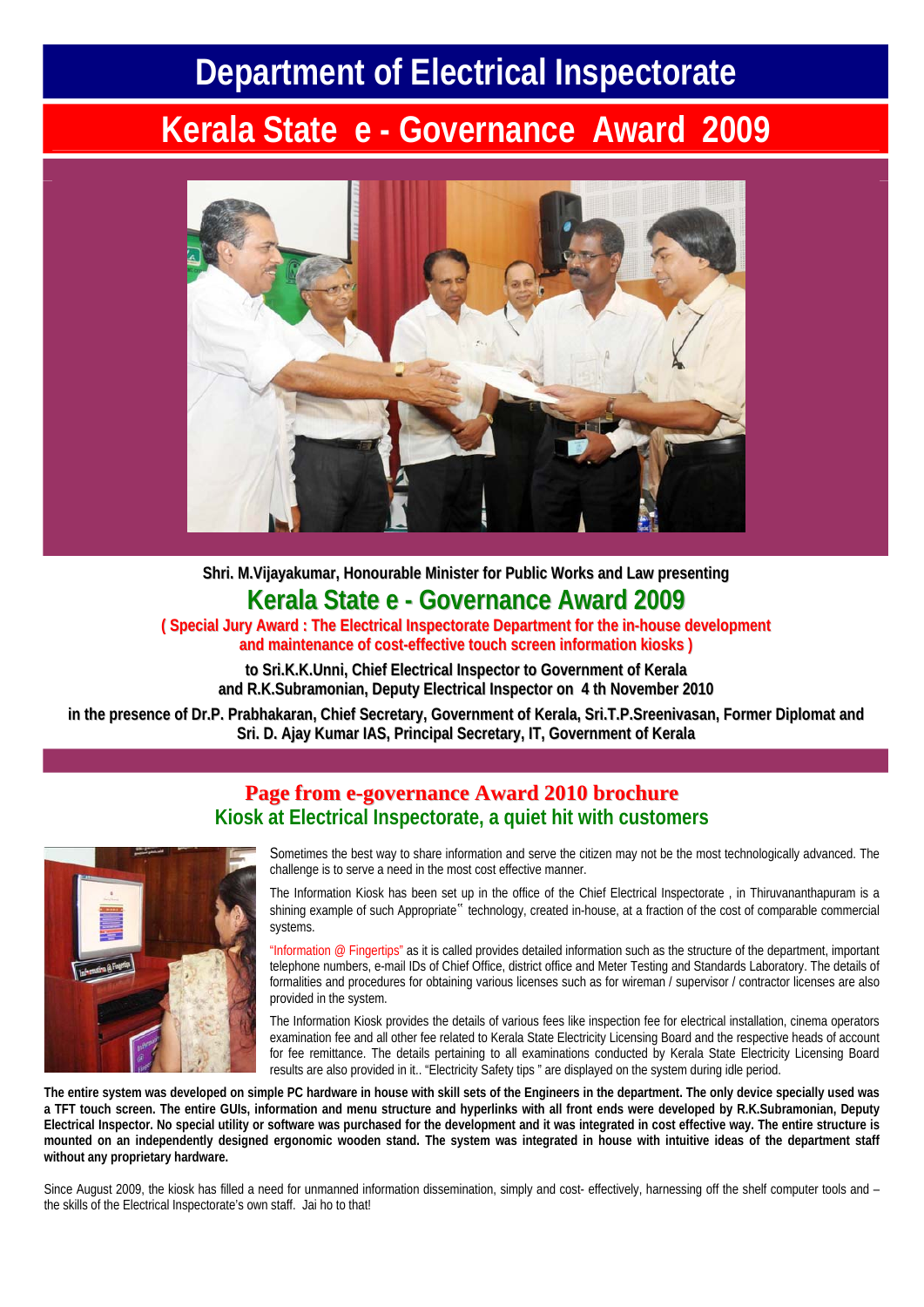#### **Department of Electrical Inspectorate is awarded Service Quality Management System Certification as per IS 15700: 2005**

**Sevottam Certificate ( Bringing Excellence in public service delivery )** 



**Department of Electrical inspectorate An IS 15700: 2005 Certified Department** 

## **Bringing Excellence in Public Service Delivery**



**Sri. R.C.Mathew , Head and Director, Bureau of Indian Standards,Thiruvananthapuram is formally handing over the Service Quality Management System Certification Licence as per IS 15700 : 2005 awarded to Department of Electrical Inspectorate, Kerala to Sri A.K .Balan, Honourable Minister for Electricity, Government of Kerala. at a function held on Kanakakuunu Palace, Trivandrum on 7 th May 2010.Sri.M.VijayaKumar, Honourable Minister for Law and Sports , Government of Kerala is also present.** 

**( L to R ) In the presence of Sri.Paul Antony, Principal Secretary, Power Department, Sri.E.R.Premachandra Bhas, Additional Chief Electrical Inspector and Nodal Officer (Apex Level), Sri.V.Sivankutty, M.L.A., Kerala Legislative Assembly, Sri.V.C.Anil Kumar, Deputy Chief Electrical Inspector, Sri.M.Vijayakumar, Honourable Minister for Law and Sports, Sri.Annavoor Nagappan,Trivandrum District Panchayath President and Sri.K.K.Unni, Chief Electrical Inspector to Government of Kerala.** 

Bureau of Indian Standards has awarded Service Quality Management System Certification Licence to Department of Electrical Inspectorate under Power Department, Government of Kerala. as per I.S 15700 : 2005. This certification for service quality is known as 'Sevottam Certificatie'.

#### **The first State Government Office and Department to receive this certification is the State Electrical Inspectorate under Power Department. This is a joyous and proud achievement.**

It is the motto of the Department to provide customer satisfaction by efficient and disciplined working and to provide electrical safety by following rules and regulations. It is to be specially mentioned that this historic achievement was possible only due to the sincere, devoted and united effort of all the employees of the Department